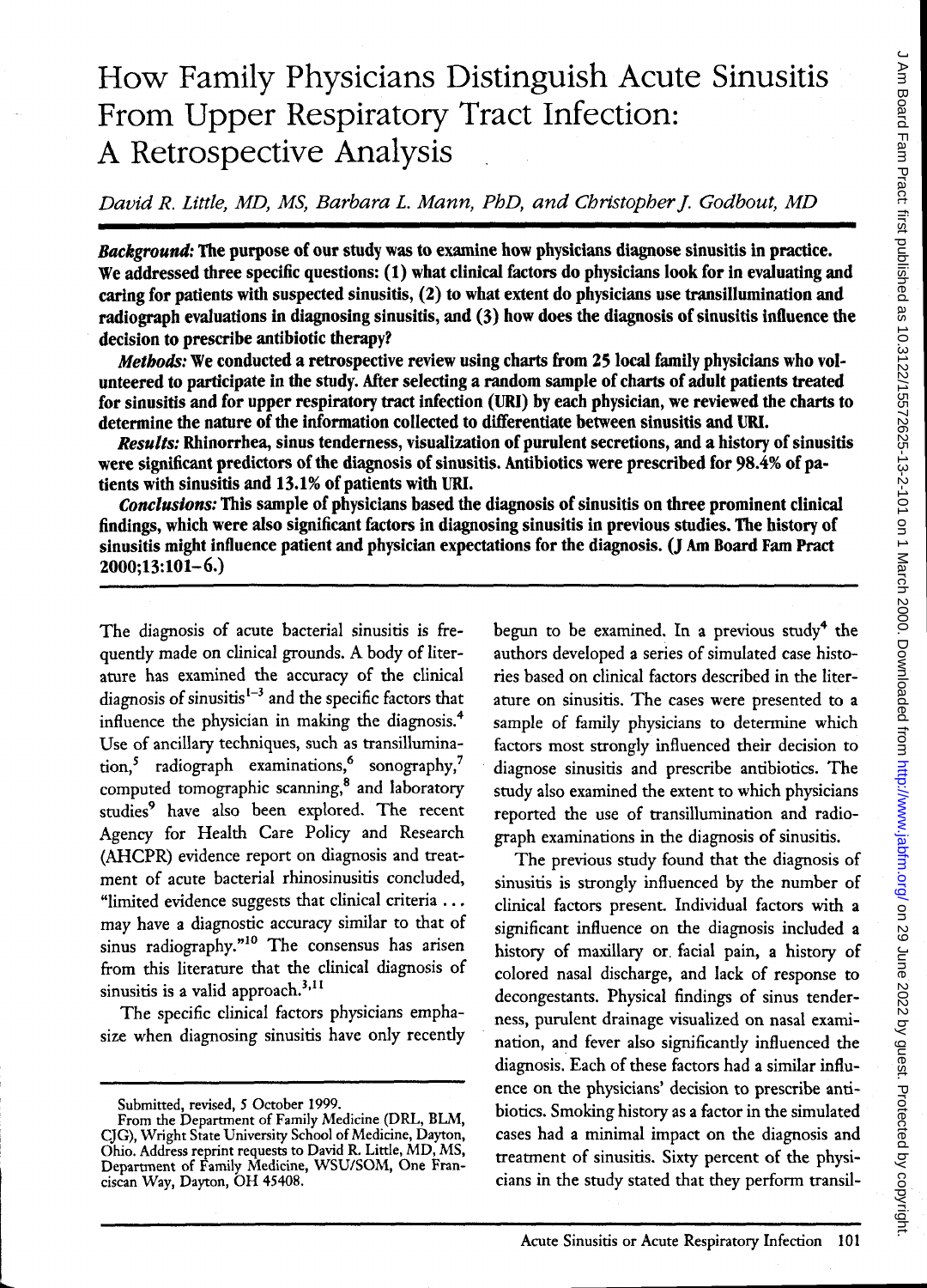lumination. The median estimated percentage of cases for which radiographs would be obtained was 6.25%.

A recent study by Hueston and colleagues<sup>12</sup> examined practice patterns of resident physicians in differentiating between sinusitis and upper respiratory tract infection (URI). Their report concluded that residents relied on unreliable clinical findings (sinus tenderness and sinus pressure) to diagnose sinusitis, with the possibility of overdiagnosis and overtreatment.

Although the use of simulated cases in the previous study provided insight into the medical decision-making process, it might not accurately reflect what physicians actually do in practice. The purpose of our study was to examine how experienced physicians diagnose sinusitis in practice. The following specific questions were addressed: (1) Which clinical factors do physicians look for in evaluating and treating patients with suspected sinusitis? (2) To what extent do physicians use transillumination and radiograph evaluations in diagnosing sinusitis? (3) How does the diagnosis of sinusitis influence the decision to prescribe antibiotic therapy?

#### **Methods**

We conducted a retrospective review using charts from 25 local family physicians who volunteered to participate in the study. Eight practice sites were represented. Five sites were faculty practices, incorporating 20 faculty physicians from the Wright State University Department of Family Medicine and its affiliated residencies. Three private practices representing 5 family physicians were also included. We selected from each physician a random sample of 10 charts of adult patients treated for an acute episode of sinusitis during calendar year 1995. We also chose from each physician a control sample of 10 charts of patients treated for URI. We selected this group on the assumption that the physicians applied the diagnosis of URI to patients with a presumed viral cause for their symptoms.

We excluded charts from the sinusitis group if the patient had an established diagnosis of chronic sinusitis, because it might change the approach to diagnosis and management. If a chart showed that several office visits took place to resolve a single episode of sinusitis, then we analyzed only the initial office visit that resulted in the diagnosis of sinusitis. We also excluded charts from the URI group if additional diagnoses implicated possible bacterial infection (ie, URI with bronchitis, otitis media, and so on).

We reviewed the charts to determine the nature of the information recorded to establish a diagnosis. The following factors were specifically examined:

- 1. Historical information, including rhinorrhea, headache, facial pain, report of fever, response to decongestants, recent URI, history of sinusitis, and smoking history. If rhinorrhea was reported, any report of discolored nasal discharge was also sought
- 2. Physical examination findings, including temperature, general appearance, sinus tenderness, discolored drainage observed on nasal examination, pharynx examination findings, and lymphadenopathy
- 3. Additional studies performed, including transillumination and radiograph examinations, and the results of these studies
- 4. The decision whether to prescribe an antibiotic

We considered each clinical factor to be present if a positive finding was recorded in the chart. If a factor was recorded as negative or not recorded in the progress note, we considered that factor to be absent.

We reviewed smoking history by examining the progress note and the problem list at the front of the chart, if available. We categorized charts into three groups: smokers, documented nonsmokers, and smoking history not recorded.

#### **Data** *Analysis*

We tabulated patient demographics for sinusitis and control groups and compared using the Fisher exact test and *t* tests.

As a follow-up to the simulated cases study by Little et  $al$ ,<sup>4</sup> we used logistic regression to compare the two diagnostic groups for differences on a total of 15 factors after adjusting for physician effect. Few charts had notations of colored nasal discharge reported by the patients, so for this variable we substituted a history of rhinorrhea in the analysis.

We compared the rates of prescribing antibiotics for the sinusitis and control groups using chisquare statistics. We did not consider it to be nec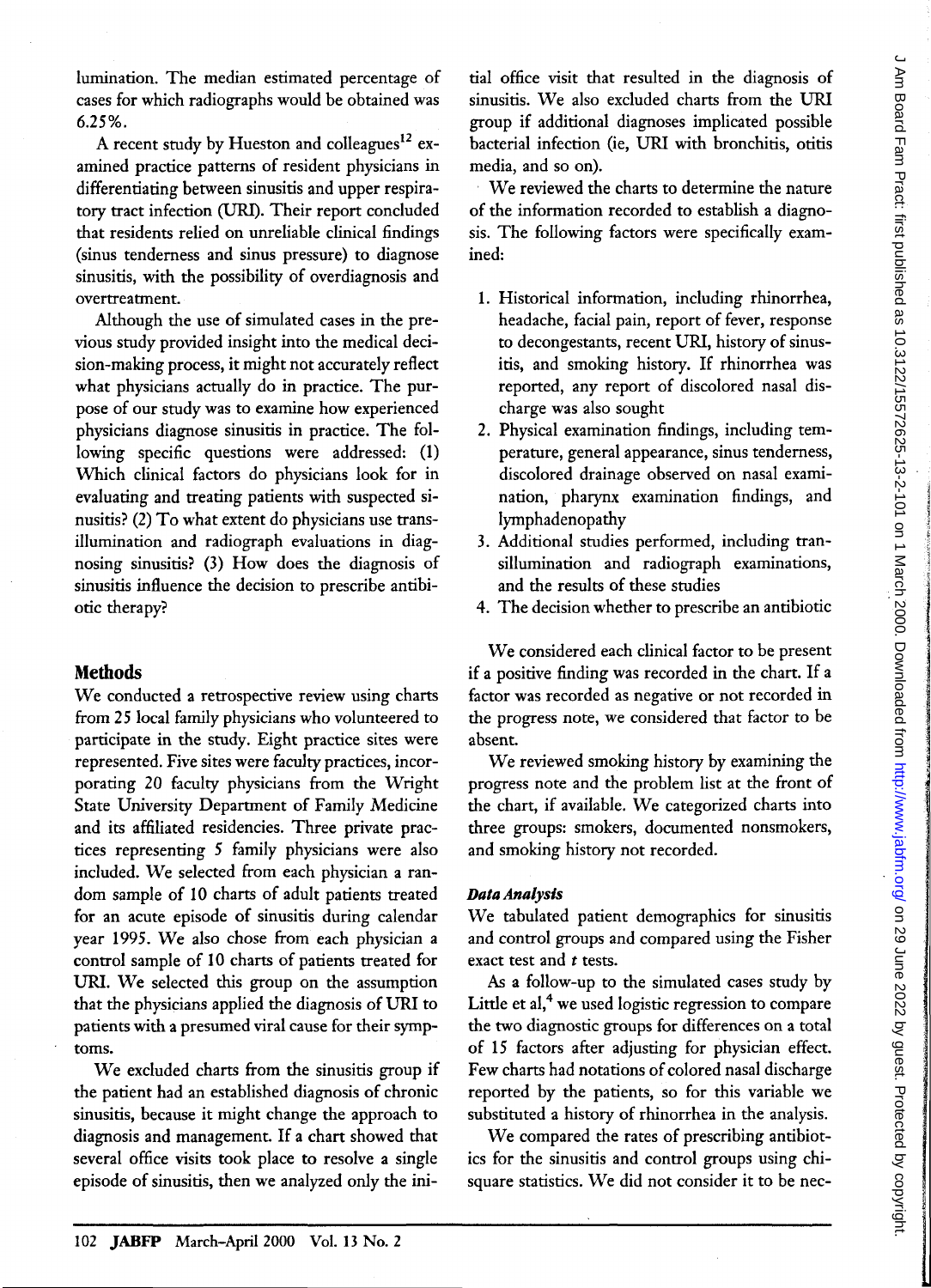essary to have logistic regression models for antibiotic prescribing, because the prescribing behavior closely paralleled that for the diagnosis of sinusitis.

Smoking behavior presented a special problem in the logistic regressions because of the relatively high proportion of charts that had no record of smoking status. Technically these charts should produce missing values for the smoking variable. Because a missing value for one variable leads to exclusion of the entire case from a logistic regression, a new variable was created for these analyses that lumped together the values of nonsmoking and missing. Thus we misclassified as nonsmokers an unknown percentage of patients who were smokers. The effect of this misclassification on the analysis was to make it more difficult to detect an effect of smoking behavior on the response variables. *As* a follow-up analysis, we used the Fisher exact test to compare the proportions of smokers and nonsmokers in the two diagnosis groups using only the data for which smoking behavior appeared in the patient record.

A logistic regression analysis also included the total number of factors as a predictor for diagnosis. To avoid problems in this analysis, it was necessary to drop the least significant variable (lack of response to decongestants) from the list of variables used.

We divided duration of illness into quartiles for the pooled data, then used a chi-square test to test for differences in this variable between the sinusitis and URI groups. We cross-classified data on radiographs, transillumination, and antibiotic use by diagnostic group and analyzed them using the Fisher exact test.

#### **Results**

A total of 392 charts met the inclusion criteria and were reviewed for the study. This sample included 193 patients with sinusitis and 199 with URI. In some cases, the target number of 10 charts per physician in each group was not available. One faculty practice site was relatively new and had not accumulated a large number of office visits at the time of the study. Three other physicians had office visits that were skewed toward one diagnosis or the other, so a complete sample of 10 charts from each group was not available.

We compared sinusitis and control groups by patient age, race, and sex (where available), with the

#### Table 1. Patient Demographics.

| Variable           | Sinusitis<br>$(n = 193)$ | Control<br>$(n = 197)$ | P Value Test |
|--------------------|--------------------------|------------------------|--------------|
| Age, years         |                          |                        |              |
| Mean               | 40.6                     | 38.9                   | NS           |
| Standard deviation | 12.8                     | 16.2                   | t test       |
| Race               |                          |                        |              |
| White              | 12                       | 35                     | NS           |
| Black              | 3                        | 5                      | Chi-square   |
| Other              | 3                        | 3                      |              |
| <b>Sex</b>         |                          |                        |              |
| Male               | 54                       | 60                     | NS           |
| Female             | 139                      | 137                    | Chi-square   |

NS-Not significant.

results displayed in Table 1. There were very few missing data for age and sex, but the patient's race was often not recorded in the chart. There were no significant differences between these two groups on any of the demographic variables.

The logistic regression results for diagnosis of sinusitis appear in Table 2. Consistent with the findings of Little et al, $4$  purulent drainage and sinus tenderness as observed by the physician, along with rhinorrhea reported by the patient, were significant predictors of the diagnosis of sinusitis. A patientreported history of sinusitis, abnormal transillumination results, and facial pain were also significant predictors.

When we included the number of positive signs . and symptoms in the logistic regression models, the actual number did not have a significant effect on the diagnosis of sinusitis. When we restricted the analysis to include only the specific signs and symptoms described in the simulated case histories, the results still showed no significant effect. The relative significance of the individual factors did not change appreciably in the presence of this summary variable. The duration of illness also did not achieve statistical significance in differentiating between sinusitis and URI.

Smoking histories were recorded in 158 of the 392 cases (40.3%). Among patients with a documented smoking history, 60 (38.0%) were reported as current smokers and 98 (62.0%) as nonsmokers. The sinusitis group had a higher proportion of smokers (Table 3), but this result did not achieve statistical significance.

Transillumination was performed in only 24 of the 392 cases (6.1 %). Findings were reported as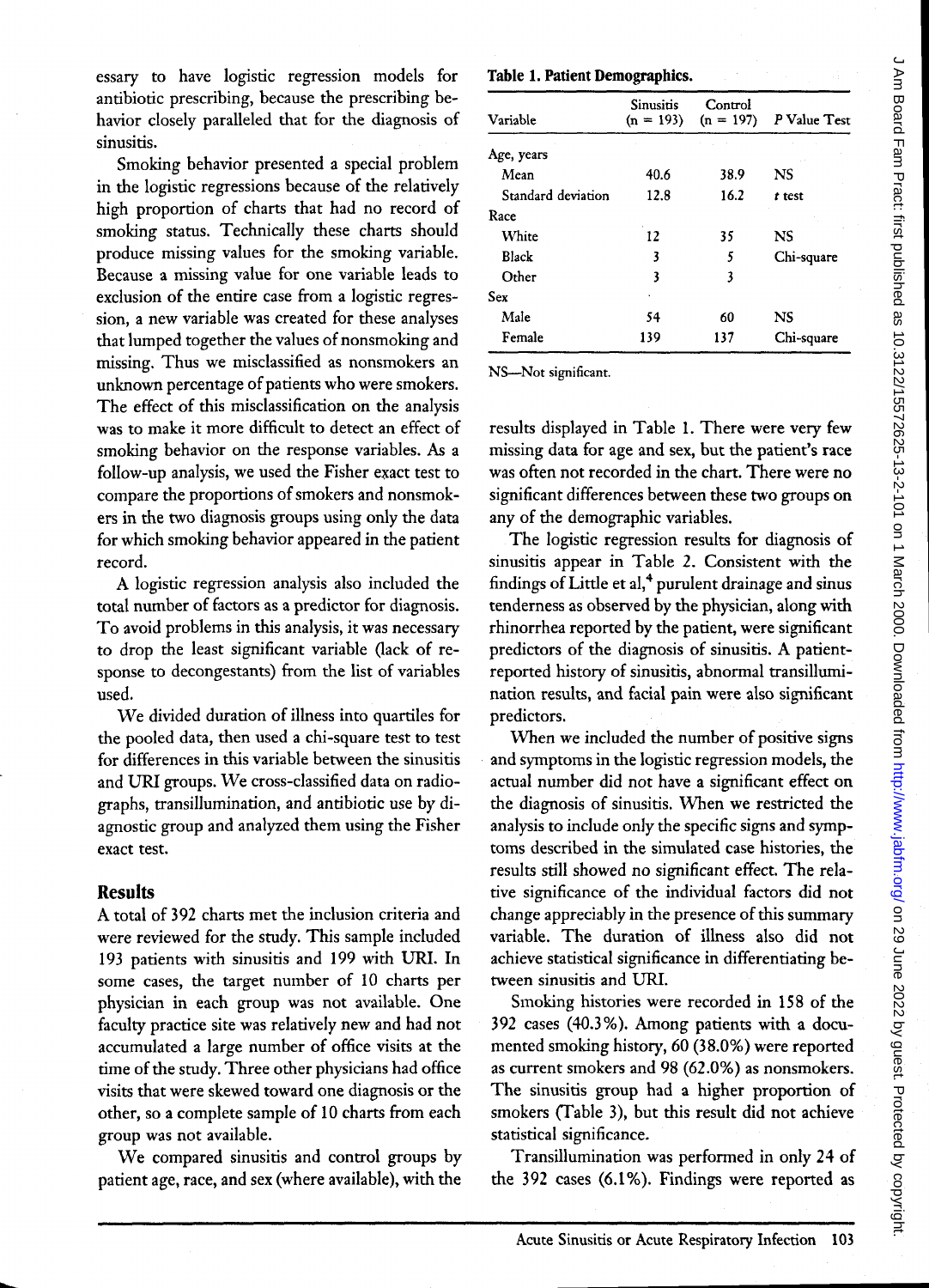|                                                |                      |            |                  | Percent of Cases |                  |
|------------------------------------------------|----------------------|------------|------------------|------------------|------------------|
| Factor                                         | P Value              | Odds Ratio | 95% CI           | URI              | <b>Sinusitis</b> |
| Discolored drainage visualized on examination* | $.0001$ <sup>†</sup> | 28.286     | (5.678, 140.912) | 2.0              | 18.1             |
| Sinus tenderness on examination*               | $.0001$ <sup>+</sup> | 10.977     | (3.471, 34.715)  | 5.0              | 34.7             |
| Rhinorrhea reported by patient*                | .001 <sup>†</sup>    | 3.761      | (1.710, 8.273)   | 33.2             | 46.1             |
| History of sinusitis                           | .006 <sup>†</sup>    | 3.118      | (1.397, 6.961)   | 12.6             | 29.0             |
| Abnormal transillumination                     | $.010^{+}$           | 31.735     | (2.278, 442.095) | 0.5              | 6.2              |
| Maxillary toothache or facial pain*            | $.020*$              | 4.091      | (1.235, 13.550)  | 4.0              | 21.2             |
| Headache reported by patient                   | .0582                | 2.043      | (0.976, 4.280)   | 15.6             | 31.6             |
| Abnormal nasal examination                     | .0811                | 1.905      | (0.924, 3.930)   | 30.7             | 48.7             |
| History of smoking recorded in chart*          | .1179                | 1.882      | (0.852, 4.159)   | 11.6             | 19.2             |
| Recent URI                                     | .2663                | 1.660      | (0.679, 4.059)   | 10.0             | 9.3              |
| Abnormal pharynx examination                   | .3069                | 1.379      | (0.744, 2.556)   | 36.2             | 44.6             |
| Fever $(>100^{\circ}F)$ on examination*        | .6467                | 0.602      | (0.069, 5.260)   | 1.0              | 3.0              |
| Abnormal general appearance                    | .7060                | 0.574      | (0.032, 10.248)  | 1.5              | 1.0              |
| Abnormal lymph nodes on examination            | .7130                | 1.237      | (0.399, 3.835)   | 7.0              | 11.4             |
| Lack of response to decongestants*             | .7833                | 0.906      | (0.447, 1.836)   | 22.1             | 24.4             |

|  |  | Table 2. Logistic Regression Analysis of Contributions of Individual Factors to the Diagnosis of Sinusitis. |
|--|--|-------------------------------------------------------------------------------------------------------------|
|  |  |                                                                                                             |

 $CI = confidence$  interval,  $URI = upper$  respiratory tract infection.

\*Factors examined in previous study.4

tSignificant at the P .01 level.

\*Significant at the P .05 level.

abnormal in 13 of these 24 cases (54.2%); of these abnormal findings, 12 (92.3%) received a diagnosis of sinusitis. There were no radiograph examinations for patients in either group.

Analysis of antibiotic use showed that antibiotics were prescribed in 190 of the 193 cases of sinusitis (98.4%), but only 26 of the 199 cases of URI  $(13.1\%) (P < .001).$ 

### **Discussion**

Four clinical factors found to be significant in this review are substantially in agreement with those found in previous studies. Physicians in this sample regarded facial pain, discolored rhinorrhea, sinus tenderness, and visualization of purulent discharge

| Table 3. Influence of Smoking Status on Diagnosis. |  |  |  |  |  |
|----------------------------------------------------|--|--|--|--|--|
|----------------------------------------------------|--|--|--|--|--|

| Status    | <b>Sinusitis Group</b><br>$(n = 82)^{*}$<br>No. $(\%)^{\dagger}$ | <b>URI</b> Group<br>$(n = 76)^*$<br>No. $(*)^{\dagger}$ |
|-----------|------------------------------------------------------------------|---------------------------------------------------------|
| Smoker    | 37(45.1)                                                         | 23(30.3)                                                |
| Nonsmoker | 45 (54.9)                                                        | 53 (69.7)                                               |

URI-upper respiratory tract infection.

\*Numbers represent patients for whom smoking status was recorded.

tpercentages are column percents.

 $P = .071.$ 

as factors strongly consistent with sinusitis. These four factors were also reported in the previous responses of a group of family physicians to a series of simulated cases of suspected sinusitis.4 With the exception of sinus tenderness, each of these factors was also found to be a predictor of sinusitis in the logistic regression analysis previously performed by Williams et al.<sup>2</sup> Smoking history appeared to have a small effect that did not achieve statistical significance. This result is also quite similar to the effect of smoking in the simulated cases.

A new factor that arose from this study was the history of sinusitis. This factor had a significant effect on the diagnosis, although it was not considered in previous studies. The resident physicians studied by Hueston et al<sup>12</sup> also showed a significant tendency to diagnose sinusitis in a patient who had a history of sinus infections. Perhaps a subset of patients has anatomic, immunologic, or allergic problems that predispose them to recurrent sinusitis. Alternatively, a history of sinusitis might influence the expectations of the patient or the physician in such a way that the diagnosis of sinusitis and the antibiotic prescription become more likely. Previous studies of the treatment of respiratory tract infections have shown that rates of antibiotic use are significantly higher when physicians believe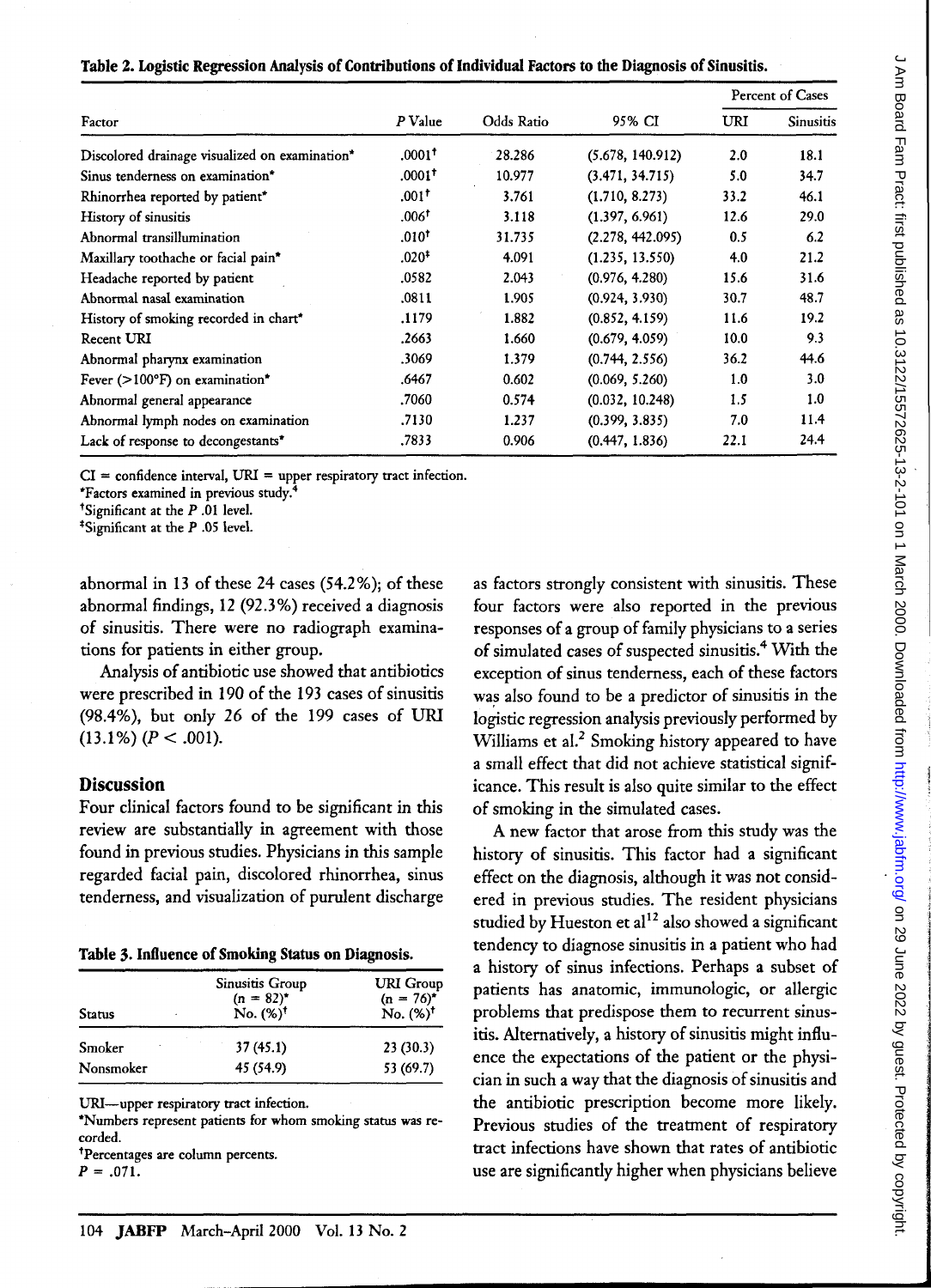patients expect treatment, although receiving a prescription for antibiotics is not directly associated with increased patient satisfaction.<sup>13-15</sup>

There were several points where the factors in our study were not consistent with previous reports. Most notably, the number of factors recorded did not significantly affect the diagnosis of sinusitis in this study. Perhaps these physicians have a more targeted approach to the diagnosis, basing their decisions on the specific signs, symptoms, and historical features that they choose to record.

The study by Williams et al<sup>2</sup> found the failure to respond to decongestants to be a predictor of sinusitis. This factor was not significant in this study and was less significant than other factors in the responses to the simulated cases.<sup>4</sup>

In the responses to the simulated cases, the finding of a fever on physical examination was significantly associated with the diagnosis of sinusitis. In the present study, only 8 of the 392 patients were found to be febrile, and only 2 of these 8 (25%) had sinusitis diagnosed. Similarly, physicians responding on a Likert scale indicated that the duration of illness was important in diagnosing sinusitis, $4$  but this factor was not significant in the present study.

Transillumination was used sparingly in this sample. Only 10 of the 25 physicians (40%) in this study recorded transillumination findings on any patient. This percentage is in contrast with the 60% of physicians who reported performing this procedure even intermittently in the previous study. No radiograph examinations or other imaging studies were performed in either group on this study, suggesting that these studies might be reserved for more recurrent or resistant cases of sinusitis.

Antibiotic use in patients diagnosed with sinusitis approached 100% in this sample of patients seen in 1995. With the growth of evidence-based medicine and the recent movement away from universal use of antibiotics for sinusitis,<sup>12,13</sup> it will be interesting to monitor this figure in the years to come. That 13 % of patients with a diagnosis of URI were treated with antibiotics raises additional questions for future study. Are there certain characteristics of these patients, across a larger population, that prompt the physician to recommend antibiotic therapy?

A final question raised by this study concerns the observation that 3 of the 25 physicians had large

disparities in the their diagnoses of sinusitis and URI. The study methodology did not permit further quantification of this disparity. This spread could reflect important differences among these physicians in their belief systems about respiratory tract infections. It might also reflect differences in coding practices or other aspects of physician practice style. Further investigation will be necessary to understand the decision-making practices of this subset of physicians.

The retrospective methodology used in this study posed some challenges. The data depended on the information that the physicians chose to record in the progress notes. It was our assumption that the physicians were likely to have recorded those clinical factors they considered to be most pertinent to their decision making. Under these assumptions, it is quite interesting to compare the actual practice patterns of physicians with their responses to the previous survey methods that used simulated cases. We believe the results of the studies showed a reasonable level of consistency for the key clinical factors while revealing new information about the importance of a history of sinusitis in determining the diagnosis and management of cases seen in practice.

The results of this study could be limited by the fairly small convenience sample of local family physicians. Local training influences might be reflected in the management of these patients. As a result, the generalizability of these findings might be limited.

In summary, this study showed that patients are more likely to have sinusitis diagnosed if they have discolored rhinorrhea, facial pain, headache, or a history of sinusitis. Findings of sinus tenderness or purulent nasal discharge also contribute to this diagnosis. These findings are based on clinical practice, and they are generally consistent with responses to simulated cases and with a previous regression analysis. Further work in this area is necessary to understand the beliefs of physicians with large disparities in the diagnosis of sinusitis and to observe future trends in antibiotic use for patients with sinusitis and other respiratory tract infections.

## **References**

1. van Duijn NP, Brouwer HJ, Lamberts H. Use of symptoms and signs to diagnose maxillary sinusitis in